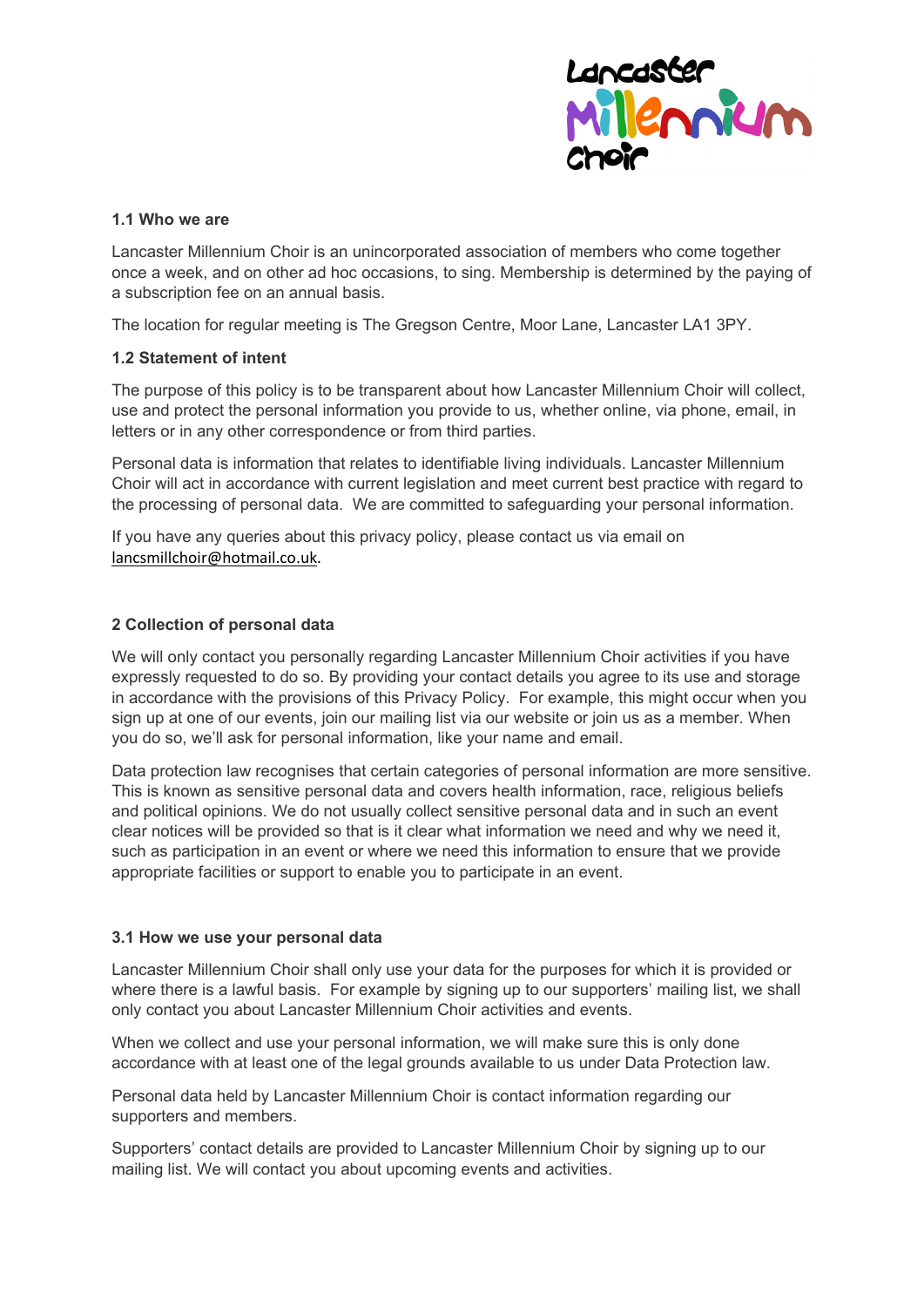Members' contact details are provided to Lancaster Millennium Choir when first joining the choir upon payment of your first subscription fee. We will contact you about activity directly related to the choir's activities; events that may help you develop your singing; and activity related to the choir's chosen charity, which is currently Money for Madagascar.

Where we process sensitive personal data (as referred to in clause 2 above), we will make sure that we only do so in accordance with one of the additional lawful grounds for processing such as where we have your explicit consent or you have made that information manifestly public. When we do this, we will tell you what sensitive personal data we are collecting and why.

Your personal data will only be used by Lancaster Millennium Choir and we shall never pass your details onto a third party agency.

## **3.2 Marketing materials (supporters' email list)**

If you actively provide your consent to us - by subscribing to Lancaster Millennium Choir supporter emails and providing your email address - we may contact you for marketing purposes by email. You grant us the right to use the email for the purposes specified when you opt in. The option to opt out will be clearly displayed on all correspondence if you change your mind at a later date.

You may opt out of our email marketing communications at any time by clicking the 'unsubscribe' link at the end of our marketing emails or by contacting us as detailed in section 4 below.

### **3.3 Third parties**

We will only use your information within Lancaster Millennium Choir for the purposes for which it was obtained. Lancaster Millennium Choir will not, under any circumstances, share or sell your personal data with any third party for marketing purposes and you will not receive offers from other companies or organisations as a result of giving your details to us.

As mentioned in clause 3.1 above, we may send members information regarding events that may help you develop your singing; and activity related to the choir's chosen charity, which is currently Money for Madagascar. This information will always come directly from Lancaster Millennium Choir. We will not pass your personal data on to these organisations.

## **4 Storage and correction of personal data**

We will hold your personal information on our systems for as long as is necessary for the relevant activity. Personal data of supporters is stored in a secure online system. Personal data of members is stored in a secure online system and on a personal computer of the current Membership Secretary. Access is only given to those who need it to fulfil their official role within Lancaster Millennium Choir.

If you request that we stop sending you marketing materials we will keep a record of your contact details and appropriate information to enable us to comply with your request not to be contacted by us.

The accuracy of your information is really important to us. We want to ensure that we are able to communicate with you in ways that you are happy with, and to provide you with information that is of interest. If you wish to change how we communicate with you, or update the information we hold, then please contact us:

- (i) by email to lancsmillchoir@hotmail.co.uk
- (ii) by post c/o The Gregson Centre, Moor Lane, Lancaster LA1 3PY